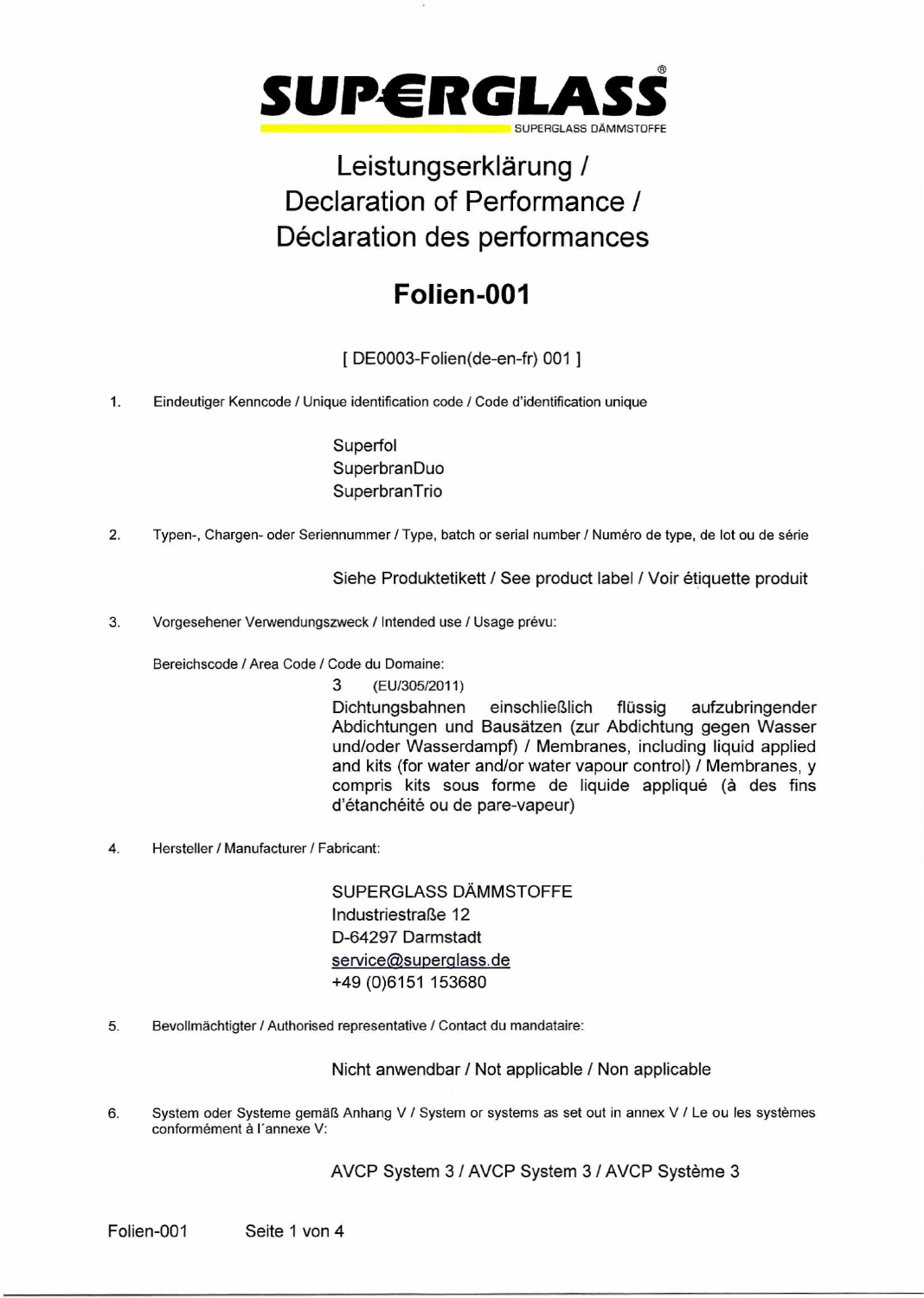

7. Im Falle der Leistungserklärung, die ein Bauprodukt betrifft, das von einer harmonisierten Norm erfasst wird: / In case of the declaration of performance concerning a construction product covered by a harmonised standard: / Cas des produits couverts par une norme harmonisée: Die notifizierten Stellen / The notified bodies / L'organismes notifies

| Difunorm                                                                                                                       | SuperbranDuo                                                                                                                                                                                 | SuperbranTrio                                                                                                                |
|--------------------------------------------------------------------------------------------------------------------------------|----------------------------------------------------------------------------------------------------------------------------------------------------------------------------------------------|------------------------------------------------------------------------------------------------------------------------------|
| 1213<br>SKZ - TeConA GmbH Testing,<br><b>Quality Assurance, Certification</b><br>Friedrich-Bergius-Ring 22<br>D-98076 Würzburg | 1213<br>SKZ - TeConA GmbH Testing,<br>Quality Assurance, Certification<br>Friedrich-Bergius-Ring 22<br>D-98076 Würzburg<br>/ 0751<br>FIW München<br>Lochhamer Schlag 4<br>D-82166 Gräfelfing | 1303<br><b>TSUS</b><br>Studenà 3<br>SK-82104 Bratislava<br>/ 0751<br>FIW München<br>Lochhamer Schlag 4<br>D-82166 Gräfelfing |
| 1508<br>Prüfinstitut Hoch<br>Lerchenweg 1<br>D-97650 Fladungen                                                                 | 1508<br>Prüfinstitut Hoch<br>Lerchenweg 1<br>D-97650 Fladungen                                                                                                                               | 0764<br>MPA Bau<br>Nienburger Straße 3<br>D-30167 Hannover                                                                   |

haben die Feststellung des Produkttyps anhand einer Typprüfung nach folgendem System vorgenommen / have performed the determination of the product-type on the basis of type testing acc. to system / ont réalisés la détermination du produit type sur la base d'essais de type selon le système:

## 3

8. Im Falle der Leistungserklärung. die ein Bauprodukt betrifft, für das eine Europäische Technische Bewertung ausgestellt worden ist / Case of a construction product for which a European Technical Assessment has been issued / Cas des produits pour lesquels une évaluation technique européenne a été délivrée :

### Nicht anwendbar / Not applicable / Non applicable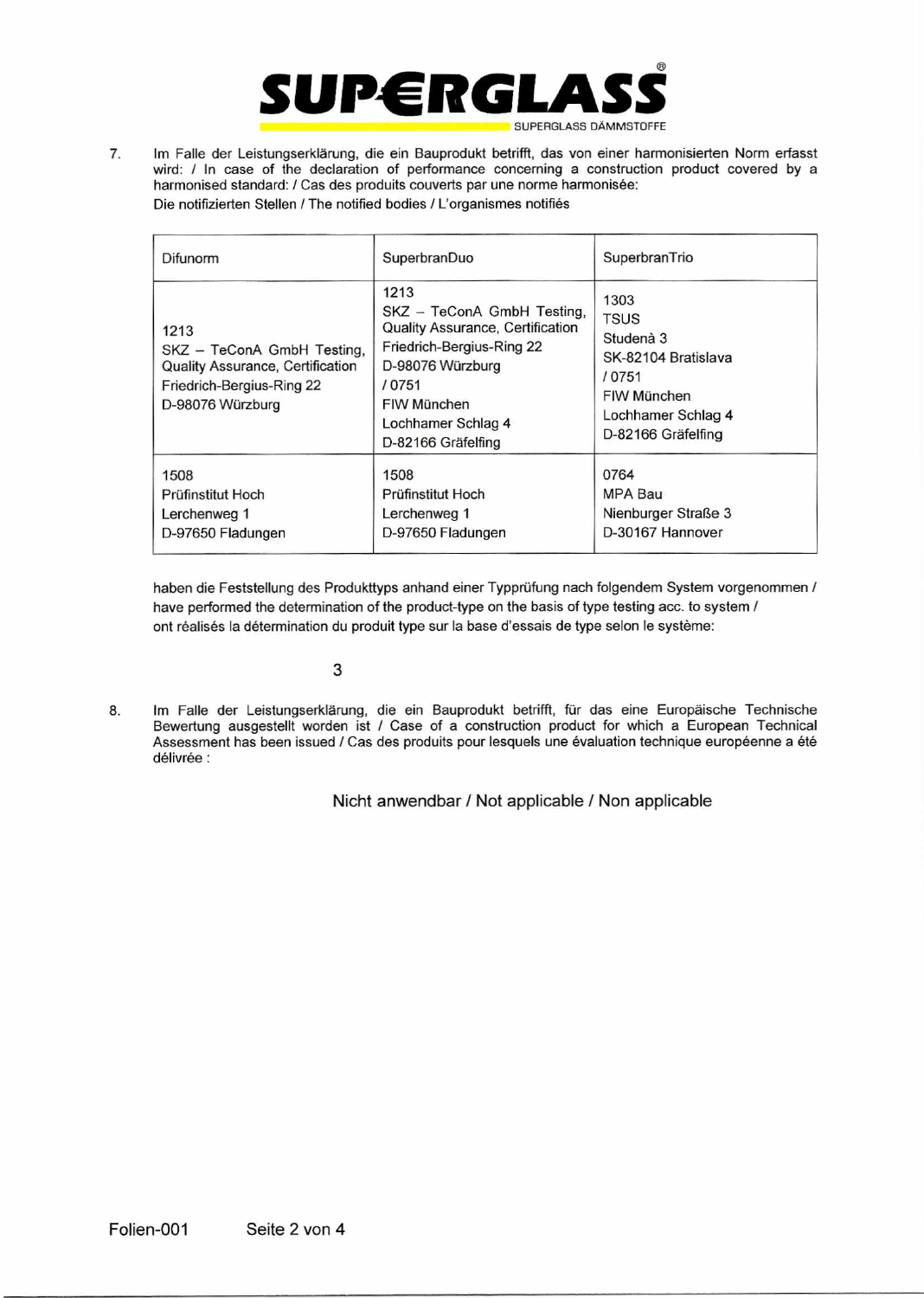

# Erklärte Leistung gemäß / Declared performance according to / Performances déclarées selon: EN 13984 : 2013, Tabelle / Table / Tableau ZA.1 တ

 $\mathbf{I}$  $\overline{\phantom{a}}$  $\frac{1}{2}$ 

| Wesentliche Merkmale / Essential characteristics / Caractéristiques essentielles                                                                                                                                       | Leistung / Performance / Performances |                     |                      |  |
|------------------------------------------------------------------------------------------------------------------------------------------------------------------------------------------------------------------------|---------------------------------------|---------------------|----------------------|--|
| Produkt / Product / Produit                                                                                                                                                                                            | Superfol                              | SuperbranDuo        | SuperbranTrio        |  |
| Produktbezeichnung / Product designation / Désignation du produit                                                                                                                                                      | Typ V                                 | Typ B               |                      |  |
| Wasserdichtheit / Water tightness / Etanchéité à l'eau                                                                                                                                                                 | A: dicht / tight / imperméable        | ĝζ                  |                      |  |
| Widerstand gegen Stoßbelastung / Resistance to impact / Résistance au choc                                                                                                                                             | A: 300 mm                             | QdN                 |                      |  |
| Beständigkeit der Wasserdampfdurchlässigkeit nach künstlicher Alterung / Durability of water<br>vapour d'eau<br>vapour transmission after artificial ageing / Durabilité de transmission de la<br>apres vieillissement | $\frac{D}{2}$                         |                     |                      |  |
| Beständigkeit gegenüber Alkalien / Durability against alkali / Durabilité en milieu alcalin                                                                                                                            | QdN                                   |                     |                      |  |
| shank<br>Widerstand gegen Weiterreißen (längs, quer) / Resistance to tearing by nail<br>(longitudinal / across) / Résistance à la déchirure (longitudinal / transversal)                                               | <b>N08</b><br>85 N                    | QdN                 | $\times$ 50 N        |  |
| Scherwiderstand der Fügenähte / Joint strength / Résistance au cisaillement des joints                                                                                                                                 | QdN                                   |                     |                      |  |
| Wasserdampfdurchlässigkeit / Water vapour transmission / Transmission de la vapeur d'eau                                                                                                                               | $> 100 \text{ m (sD)}$                | $ca. 0,2 - 5 (S_d)$ | $ca. 0, 3 - 5 (s_d)$ |  |
| Maximale Zugkraft (längs, quer) / Maximum tensile force (longitudinal / across) / Force<br>maximum de la traction (longitudinal / transversal)                                                                         | 27 MPa<br>29 MPa                      | <b>Qd</b>           | 2 110 N/50 mm        |  |
| Dehnung / Elongation / Allongement                                                                                                                                                                                     | 560%<br>% 00Z                         | <b>Od</b>           |                      |  |
| Brandverhalten / Reaction to fire / Réaction au feu                                                                                                                                                                    | ш                                     |                     |                      |  |
| Gefährliche Stoffe / Dangerous substances / Substances dangereuses                                                                                                                                                     | NPD <sub>(c)</sub>                    |                     |                      |  |
| NPD: Keine Leistung festgelegt / No Performance Determined / Performance non déterminée                                                                                                                                |                                       |                     |                      |  |

(b)<br>Prüfung gemäß EN 13859-1:2009.

(c)<br>Ein europäisches Prüfverfahren wird zurzeit erarbeitet. Sobald das Prüfverfahren zur Verfügung steht, wird diese Norm entsprechend geändert werden. / A European test method is under development<br>and the standard will be